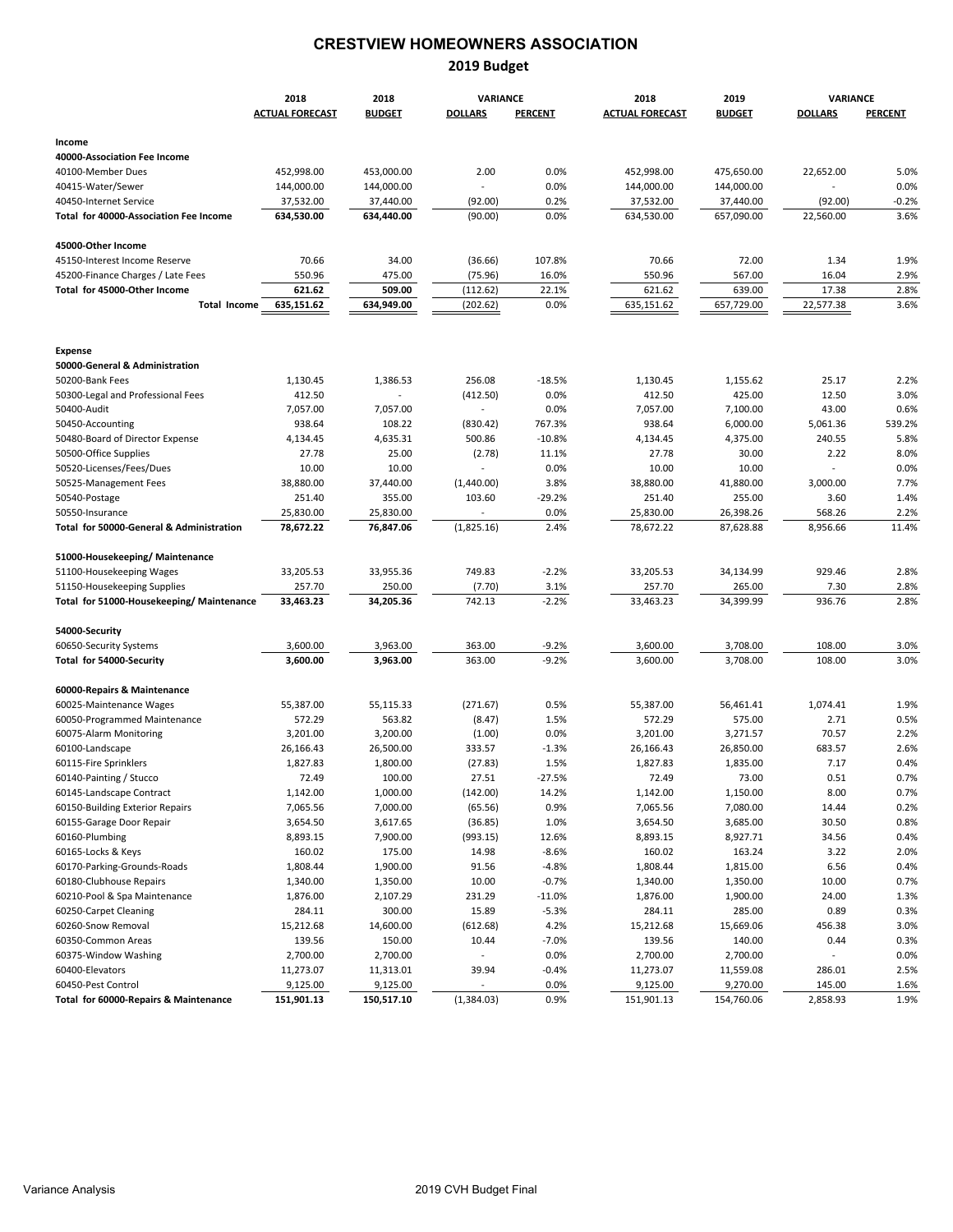## **CRESTVIEW HOMEOWNERS ASSOCIATION**

| 61000-Supplies                    |            |            |            |          |            |            |           |         |
|-----------------------------------|------------|------------|------------|----------|------------|------------|-----------|---------|
| 61000-Supplies - Other            | 250.73     | 250.00     | (0.73)     | 0.3%     | 250.73     | 251.00     | 0.27      | 0.1%    |
| 61100-Supplies-Building           | 403.15     | 375.00     | (28.15)    | 7.5%     | 403.15     | 407.00     | 3.85      | 1.0%    |
| 61110-Supplies-Equipment          | 274.02     | 300.00     | 25.98      | $-8.7%$  | 274.02     | 276.00     | 1.98      | 0.7%    |
| 61135-Supplies-Fertilizer/Insects | 1,554.28   | 1,500.00   | (54.28)    | 3.6%     | 1,554.28   | 1,570.00   | 15.72     | 1.0%    |
| 61140-Supplies-Operating          | 300.72     | 300.00     | (0.72)     | 0.2%     | 300.72     | 305.00     | 4.28      | 1.4%    |
| 61150-Supplies-Pool               | 4,588.14   | 3,000.00   | (1,588.14) | 52.9%    | 4,588.14   | 4,715.00   | 126.86    | 2.8%    |
| 61160-Supplies-Paint              | 207.43     | 200.00     | (7.43)     | 3.7%     | 207.43     | 208.00     | 0.57      | 0.3%    |
| 61170-Supplies-Plumbing           | 511.49     | 500.00     | (11.49)    | 2.3%     | 511.49     | 512.00     | 0.51      | 0.1%    |
| 61180-Tool Supplies               | 101.06     | 100.00     | (1.06)     | 1.1%     | 101.06     | 102.00     | 0.94      | 0.9%    |
| 61200-Supplies - Snow             | 600.18     | 450.00     | (150.18)   | 33.4%    | 600.18     | 601.00     | 0.82      | 0.1%    |
| Total for 61000-Supplies          | 8,791.20   | 6,975.00   | (1,816.20) | 26.0%    | 8,791.20   | 8,346.00   | (445.20)  | $-5.1%$ |
| 66000-Utilities                   |            |            |            |          |            |            |           |         |
| 66100-Cable TV                    | 48,651.93  | 40,800.00  | (7,851.93) | 19.2%    | 48,651.93  | 49,381.71  | 729.78    | 1.5%    |
| 66200-Electric                    | 26,951.52  | 31,363.56  | 4,412.04   | $-14.1%$ | 26,951.52  | 27,648.02  | 696.50    | 2.6%    |
| 66300-Gas                         | 9,963.97   | 10,756.76  | 792.79     | $-7.4%$  | 9,963.97   | 10,209.85  | 245.88    | 2.5%    |
| 66400-Internet                    | 36,389.41  | 37,200.00  | 810.59     | $-2.2%$  | 36,389.41  | 36,935.25  | 545.84    | 1.5%    |
| 66500-Sewer                       | 50,008.92  | 51,500.00  | 1,491.08   | $-2.9%$  | 50,008.92  | 50,759.05  | 750.13    | 1.5%    |
| 66600-Telephone                   | 12.547.81  | 10,942.20  | (1,605.61) | 14.7%    | 12.547.81  | 12,784.35  | 236.54    | 1.9%    |
| 66800-Water                       | 64,703.57  | 71,100.00  | 6,396.43   | $-9.0%$  | 64,703.57  | 66,550.32  | 1,846.75  | 2.9%    |
| Total for 66000-Utilities         | 249,217.13 | 253,662.52 | 4,445.39   | $-1.8%$  | 249,217.13 | 254,268.56 | 5,051.43  | 2.0%    |
| 89000- Income Taxes               | 100.00     | 100.00     |            | 0.0%     | 100.00     | 100.00     |           | 0.0%    |
| 89100-Property Taxes              | 137.41     | 100.00     | (37.41)    | 37.4%    | 137.41     | 139.50     | 2.09      | 1.5%    |
| 90000-Future Reserve Accrual      | 108,576.00 | 108,578.96 | 2.96       | 0.0%     | 108,576.00 | 114,378.00 | 5,802.00  | 5.3%    |
| <b>Total Expense</b>              | 108,813.41 | 108.778.96 | (34.45)    | 0.0%     | 108,813.41 | 114,617.50 | 5.804.09  | 5.3%    |
| <b>Total Operating Expenses</b>   | 634,458.32 | 634,949.00 | 490.68     | $-0.1%$  | 634,458.32 | 657,729.00 | 23,270.68 | 3.7%    |
| <b>Net Income</b>                 | 693.30     |            | (693.30)   |          | 693.30     | 0.00       | (693.30)  |         |
|                                   |            |            |            |          |            |            |           |         |